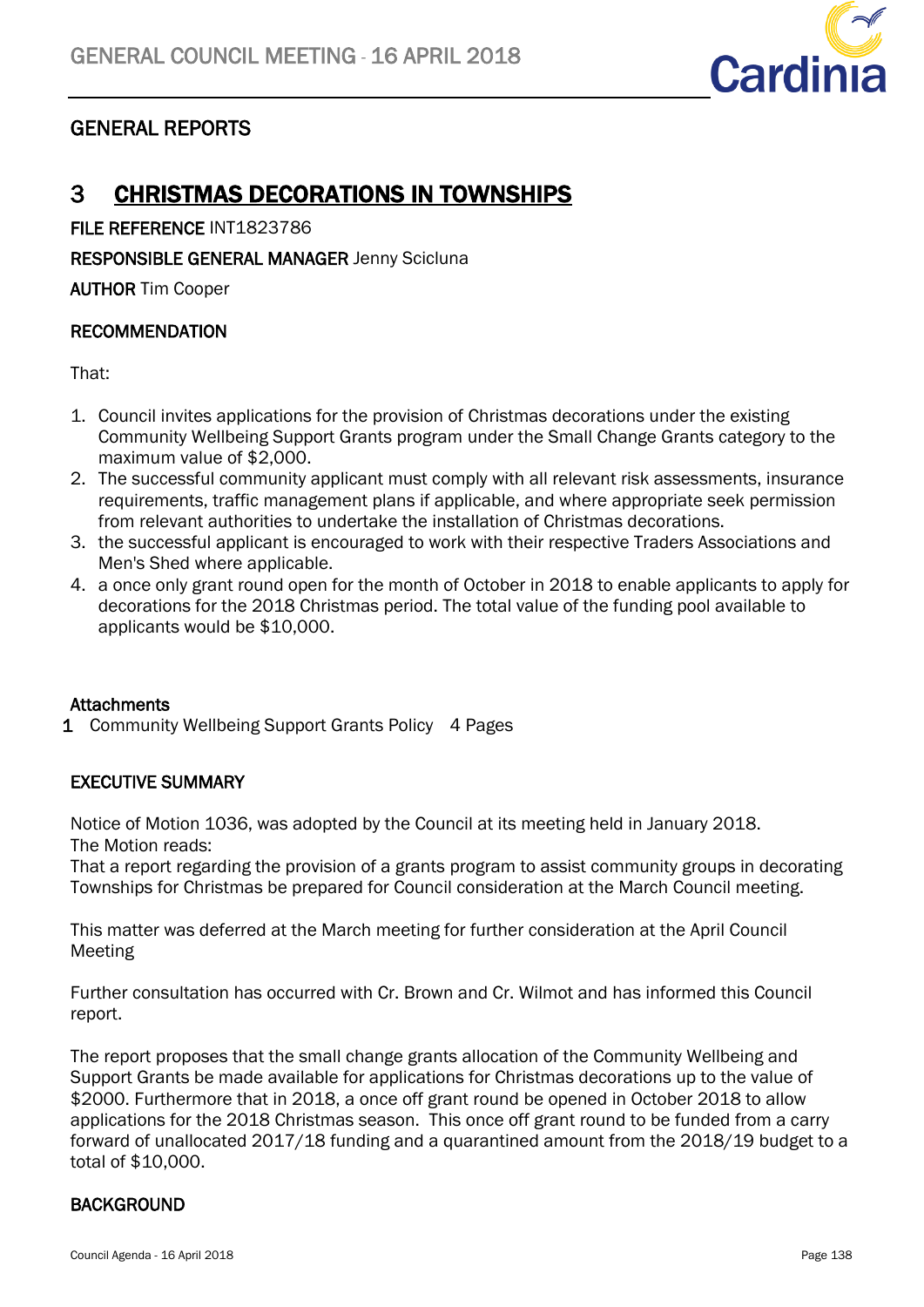

The Community Wellbeing and Support Grants Program is available to assist with the establishment of new organisations, projects and services; as well as the enhancement of existing projects and programs, for the benefit of our diverse community.

The key objective of the grants program is to equitably support sustainable initiatives that address an identified and unmet community need, with an aim to: improving resident health and wellbeing supporting opportunities for volunteerism building capacity of community groups, projects and programs to be sustainable.

Applicants must be: not-for-profit; and locally based and/or servicing Cardinia Shire residents; and a section 86 committee of Council; or incorporated (or be auspiced by an incorporated organisation).

If a licence, lease or funding agreement exists between Council and the community organisation, then the agreements need to be signed and current in order for applications to be considered. Community groups with incomplete or outstanding projects are not eligible to apply for further projects and applications will not be considered.

We recommend that applications for Christmas decorations be considered only under the Small Change Grant category to a maximum value of \$2,000.

Applicants for Small Change Grants may apply for funding to assist with a range of ad hoc costs that cannot be met through other funding sources. Examples include: purchase of small items of equipment uniforms website redevelopment short term projects Funding will not be allocated to support the running of events.

In addition to the other terms and conditions of the Community Wellbeing grants, applicants will be advised of the following:

- A traffic management plan may be required
- A risk assessment will need to be provided by each community group and be approved by relevant Council officers
- Vicroads may need to be notified if placing signs or decorations on a Vic Roads reserve
- Permission may be required from a relevant authority such as a utility company depending on the proposed location of Christmas decorations.

It is proposed that a once only grant round open for the month of October in 2018 to enable applicants to apply for decorations for the 2018 Christmas period. The total value of the funding pool available to applicants would be \$10,000. This would enable five townships or more to receive funding. In future years, applications will be considered under the small change grants category of the Community Wellbeing and Support Grants program.

## POLICY IMPLICATIONS

Future applications for Christmas decorations will be considered as part of the normal Community Wellbeing Support Grant funding rounds. No preference will be given to Christmas decoration applications, excluding the special one off round proposed for October 2018, and they will be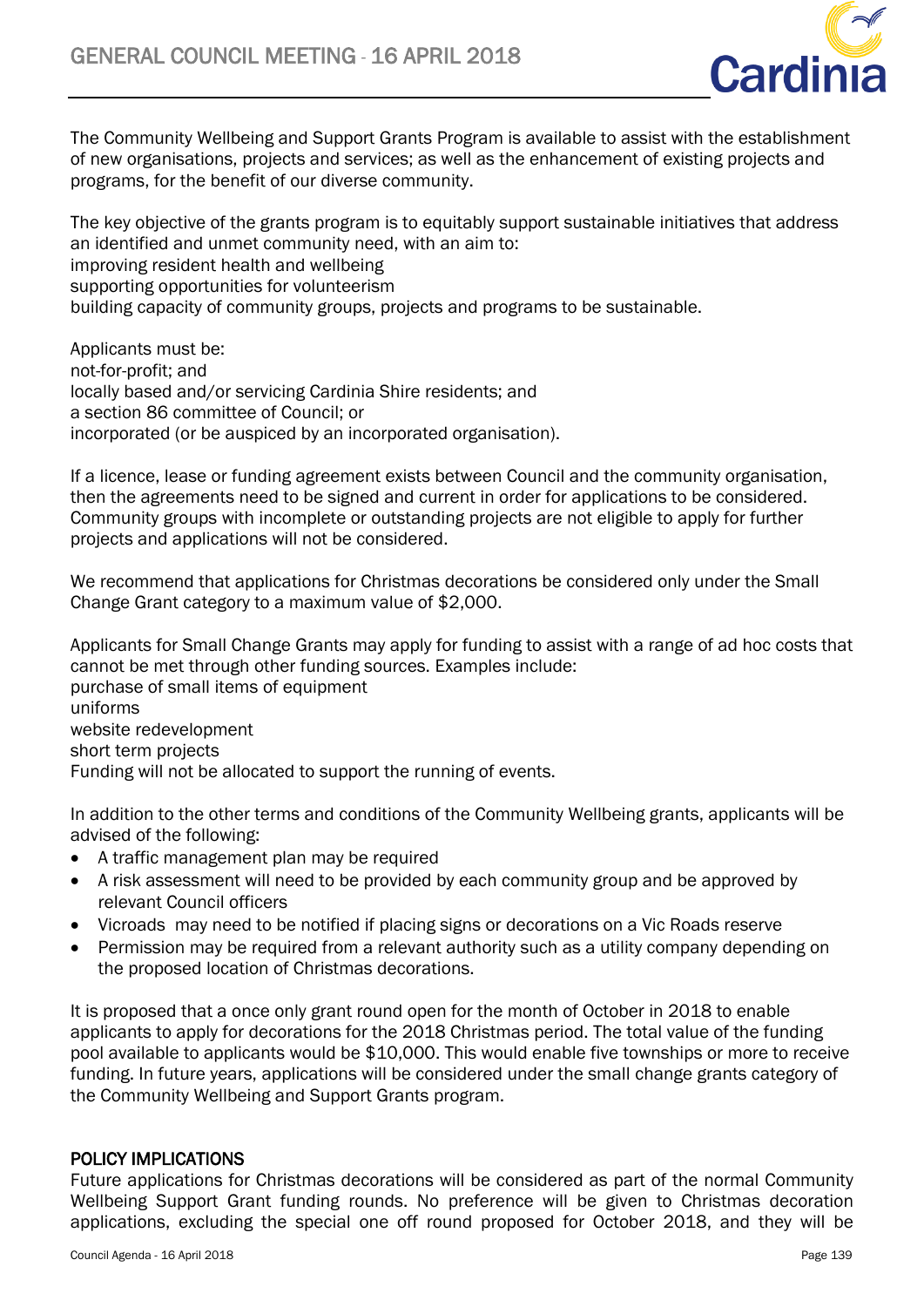

assessed with all applications under the Community Wellbeing Support Grants program from 2019 forward.

## RELEVANCE TO COUNCIL PLAN

2.2 Engaged communities

2.3 Increased levels of community participation

## CONSULTATION/COMMUNICATION

Consultation has occurred with Council's Risk Management Officer, Development & Compliance Services team, Passive Reserves team and Council's Traffic engineers

## FINANCIAL AND RESOURCE IMPLICATIONS

It is recommended that \$3,442 be carried forward from the 2017/18 Community Wellbeing Support Grant budget and \$6,558 be set aside from the 2018/19 Community Wellbeing Support Grant budget to enable a one off grant round open for the month of October in 2018 to enable applicants to apply for decorations for the 2018 Christmas period. The total value of the funding pool available to applicants would be \$10,000. This would enable five or more townships to receive funding. This would leave \$83442 remaining for the 2018/19 Community Wellbeing Support Grant budget. For comparison, \$87,358 was awarded to successful applicants from the 2017/18 Community Wellbeing Support grants program.

## **CONCLUSION**

That Council invites applications for the provision of Christmas decorations under the existing Community Wellbeing Support Grants program. A one off grant round open for the month of October in 2018 to enable applicants to apply for decorations for the 2018 Christmas period. The total value available to applicants would be \$10,000. Future applications for Christmas decorations will be considered as part of the normal Community Wellbeing Support Grant funding rounds.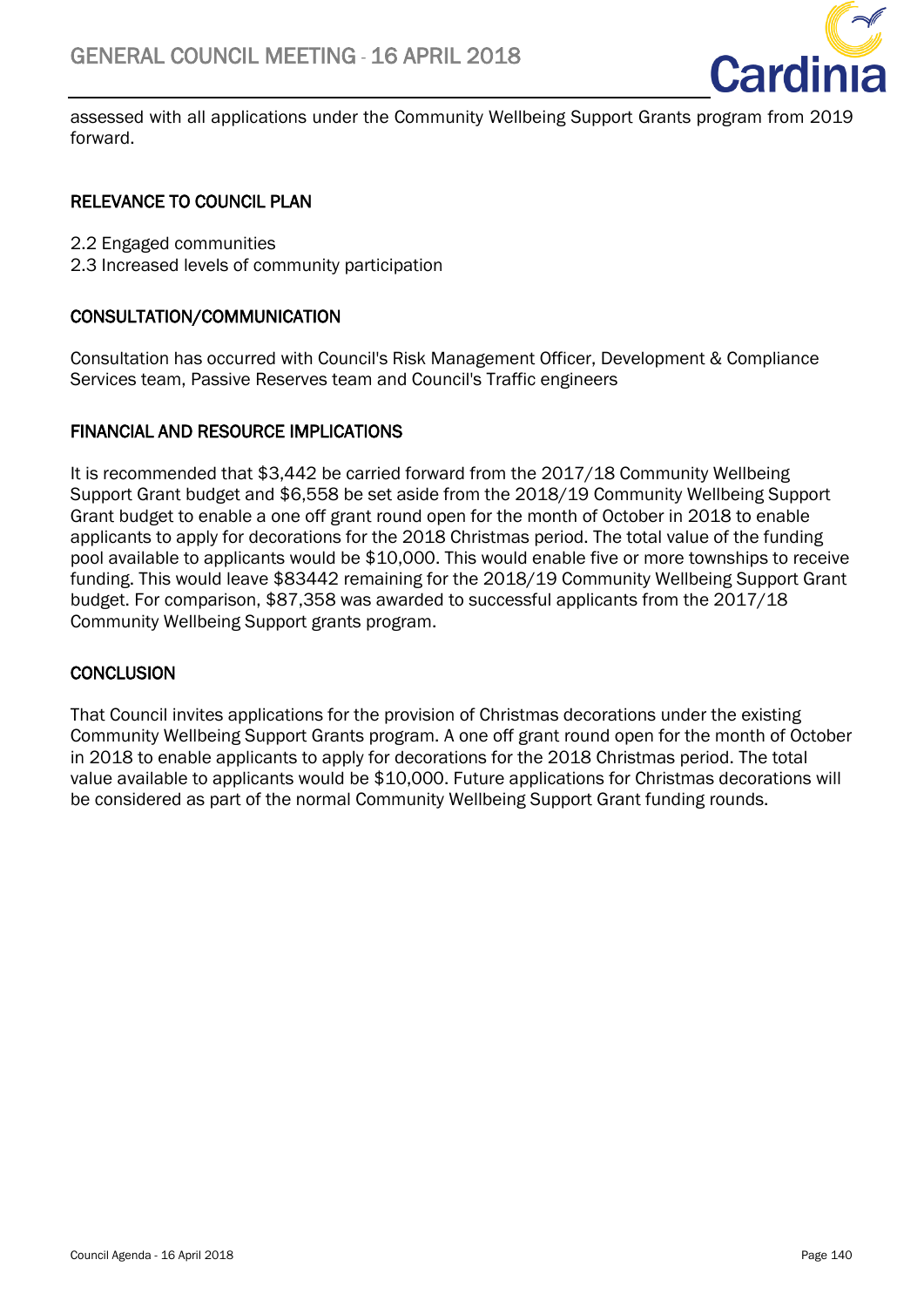# **Community Wellbeing and Support Grants Program Guidelines**

The Community Wellbeing and Support Grants Program is available to assist with the establishment of new organisations, projects and services; as well as the enhancement of existing projects and programs, for the benefit of our diverse community.

### **Objectives**

The key objective of the grants program is to equitably support sustainable initiatives that address an identified and unmet community need, with an aim to:

- improving resident health and wellbeing
- supporting opportunities for volunteerism
- building capacity of community groups, projects and programs to be sustainable.

### Cardinia Shire's Liveability Plan 2017 - 2029

All applications must demonstrate alignment with at least one of the outcomes listed in Cardinia Shire's Liveability Plan.

Vision: Cardinia Shire is a liveable, resilient community where the environment flourishes and residents are healthy, included and connected'.

Outcomes:

- $\bullet$ Reduce harm from alcohol, tobacco, drugs and gambling
- Reduce family violence
- Reduce financial vulnerability  $\bullet$
- Improve mental health and wellbeing  $\bullet$
- Reduce obesity  $\bullet$
- Improve safety
- Improve social cohesion

For further information on Cardinia Shire's Liveability Plan please click here.

### **Categories**

There are three key categories of funding:

- 1. Seeding Grants to support the establishment of new groups or initiatives (i.e. programs or projects) that seek to improve community health and wellbeing
- 2. Volunteering Grants to assist with the recruitment and development of volunteers
- 3. Small Change Grants to assist with ad hoc requests for support from established community based groups and community service organisations.

### **Eligibility**

Applicants must be:

not-for-profit; and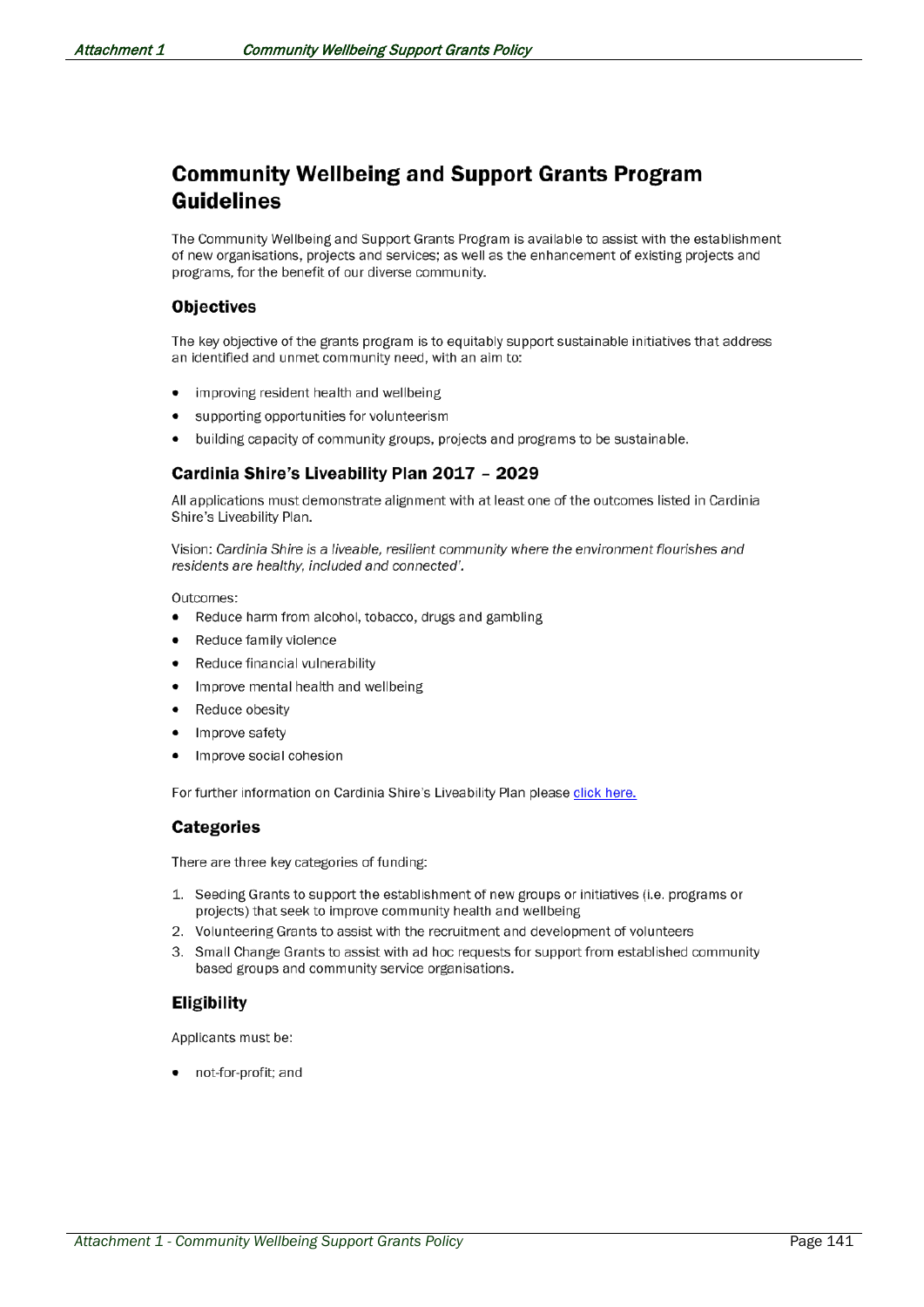- locally based and/or servicing Cardinia Shire residents; and
- a section 86 committee of Council; or
- incorporated (or be auspiced by an incorporated organisation).

If a licence, lease or funding agreement exists between Council and the community organisation, then the agreements need to be signed and current in order for applications to be considered.

Community groups with incomplete or outstanding projects are not eligible to apply for further projects and applications will not be considered.

Funding will not be allocated to:

- activities which are a primary or core service and/or responsibility of Council or State or Federal governments
- individuals
- private, profit-making organisations
- political organisations
- capital works projects (as defined in Council's Community Capital Works Grants Policy)
- public space/township beautification projects  $\bullet$
- replacement of existing equipment and/or furnishings at community and recreational facilities
- maintenance of community or recreational facilities.

### **Seeding Grants**

Applicants for Seeding Grants may only apply for a grant to support establishment costs of a new organisation, group, club, project, program or service. Examples include:

- promotional material to advertise a new program or group
- incorporation fees
- design costs for a newsletter or website
- purchase of small items of equipment.

Ongoing costs must be evidenced to be sustained without further Council support beyond the first year of its life. Examples include:

- venue hire
- insurance
- activity costs materials, hired labour etc.

Consideration may also be given to applications that seek to significantly improve an existing program or service (as a lower priority for funding).

#### **Volunteering Grants**

Applicants for Volunteering Grants may to undertake a range of initiatives that will grow and develop volunteering within Cardinia Shire. Examples include:

establishing volunteering programs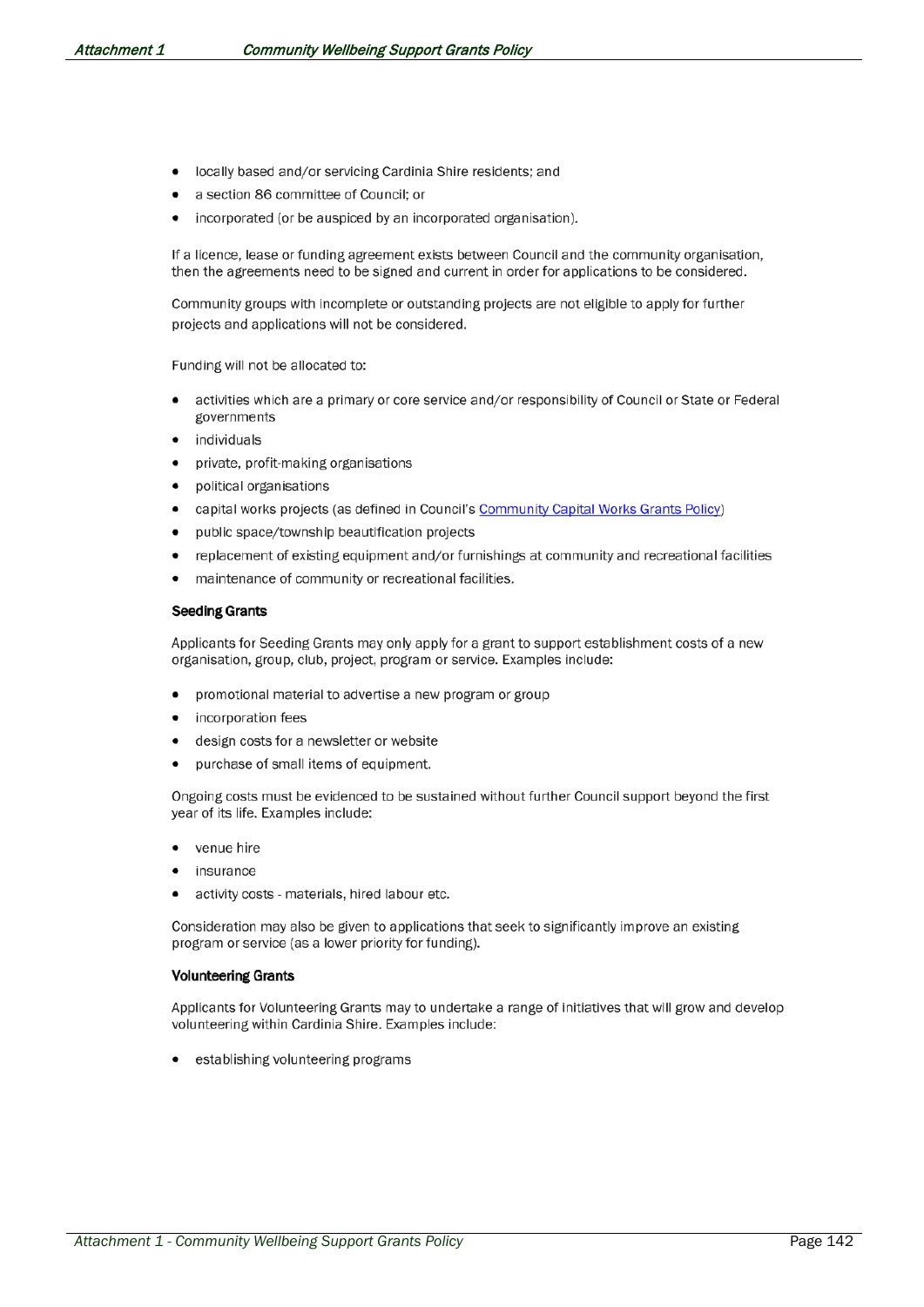- training and development of volunteers, where not mandated by regulation, nor within the scope of training that is provided by the organisation\*
- promotion of volunteering opportunities.

\*Applications cannot include requests for support for training already subsidised by Council.

#### **Small Change Grants**

Applicants for Small Change Grants may apply for funding to assist with a range of ad hoc costs that cannot be met through other funding sources. Examples include:

- purchase of small items of equipment  $\bullet$
- uniforms
- website redevelopment
- short term projects

Funding will not be allocated to support the running of events.

#### Criteria

All applications must:

- demonstrate a benefit to the health and wellbeing of Cardinia Shire residents and align with Cardinia's Liveability Plan
- support equitable access and inclusion
- address an unmet need (and provide evidence of this need)  $\bullet$
- clearly identify beneficiaries  $\bullet$
- clearly state objectives with measurable outcomes; and
- address how the application fits within the scope of the grant category.  $\bullet$

### **Funding**

Applicants must substantiate the grant amount requested.

Only one successful application for funding per applicant is permitted each financial year.

- 1. Seeding Grants maximum of \$5,000
- 2. Volunteering Grants maximum of \$3,000
- 3. Small Change Grants maximum of \$2,000

Each financial year, a minimum of one grants round will be open for applications:

- The first grants round will be open during the month of September.
- When there is remaining funding, a second grants round will be open during the month of February.

#### **Assessment Process**

Applications received will be assessed by a multidisciplinary panel of Council staff.